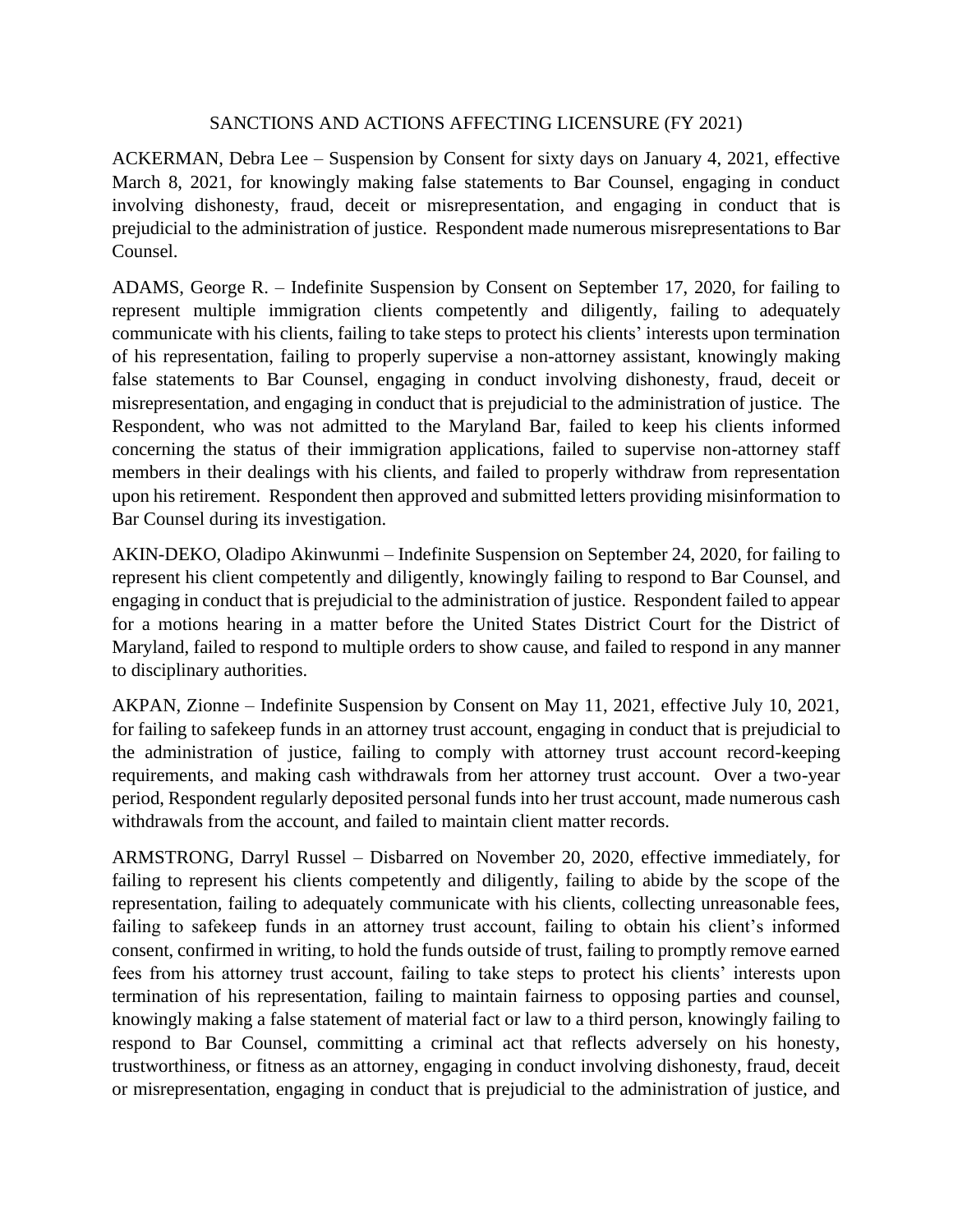using trust money for purposes other than the purpose for which the money is entrusted. Respondent failed to take necessary and fundamental steps in cases, failed to respond to discovery, failed to appear at pre-trial conferences and hearings on behalf of clients, appeared at proceedings unprepared, abandoned representation of clients, failed to sufficiently and timely communicate with clients, failed to remit funds from clients' settlements to pay outstanding medical bills, failed to deposit and maintain client and third-party funds in an attorney trust account, failed to consult with clients or provide updates, charged fees and provided little to no legal services, entered into a contingency fee arrangement but failed to memorialize the agreement in writing signed by his client, failed to provide a settlement disbursement sheet to his client, provided inaccurate settlement disbursement sheets to clients, deposited trust funds into an account other than an attorney trust account without his clients' informed consent, failed to return unearned fees or to provide copies of files to clients, threatened to "blow up" a building in which a physical therapy facility that had filed a complaint against him was located, intentionally misappropriated settlement proceeds owed to clients or medical providers for his own personal use and benefit, made misrepresentations to clients and third parties, and fraudulently altered two checks.

BAKER, Kellee Genean – Reprimand by Consent on March 26, 2021, for failing to represent her client competently and diligently and for engaging in conduct that is prejudicial to the administration of justice. In a civil suit filed against Respondent, her real estate company, and her client, Respondent evaded service and failed to respond to the complaint until after default judgments were entered and writs of garnishment were issued against all defendants.

BARNWELL, Sarah Ruth – Suspension by Consent for sixty days on March 3, 2021, effective April 2, 2021, for failing to represent her client competently and diligently, failing to abide by the scope of the representation, failing to adequately communicate with her client, failing to safekeep funds in an attorney trust account and failing to obtain her client's informed consent, confirmed in writing, to hold the funds outside of trust, failing to take steps to protect her client's interest upon termination of the representation, engaging in conduct that is prejudicial to the administration of justice, and making cash withdrawals from her attorney trust account. Respondent failed to provide services as identified in her retainer agreement and failed to provide her client an accounting or return unearned fees.

BIRCH, Michael Scott – Disbarment by Consent on February 4, 2021, effective February 25, 2021, for failing to safekeep funds in an attorney trust account, committing a criminal act that reflects adversely on his honesty, trustworthiness, or fitness as an attorney, engaging in conduct involving dishonesty, fraud, deceit or misrepresentation, and engaging in conduct that is prejudicial to the administration of justice. Proceeds of a retirement account were deposited into Respondent's attorney trust account as attorney for an estate, and Respondent failed to identify the funds as estate property and misappropriated the funds for his own personal use and benefit. Respondent was subsequently criminally charged with embezzlement and theft.

BOHAN, Robert Z. – Disbarred by Consent on June 25, 2021, effective August 23, 2021, for committing a criminal act that reflects adversely on his honesty, trustworthiness, or fitness as an attorney, engaging in conduct involving dishonesty, fraud, deceit or misrepresentation, engaging in conduct that is prejudicial to the administration of justice, and using trust money for purposes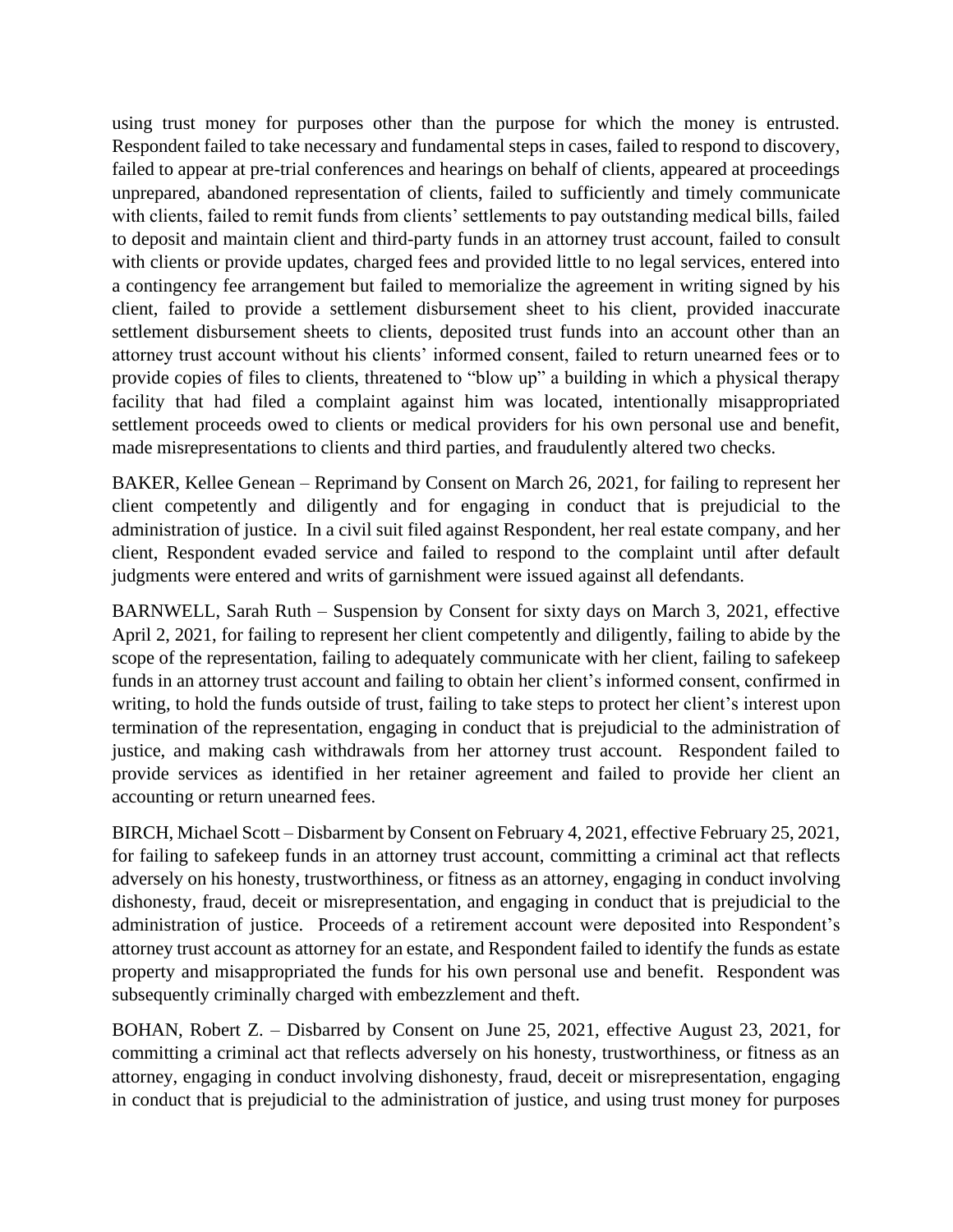other than the purpose for which the money is entrusted. Respondent misappropriated funds entrusted to him as a trustee and acted to conceal his misappropriation for many years by providing beneficiaries with falsified and incomplete accountings.

BURTON, William Franklin – Disbarment by Consent on October 13, 2020, effective immediately, for failing to represent his clients competently and diligently, failing to adequately communicate with his clients, collecting unreasonable fees, failing to take steps to protect his clients' interests upon termination of his representation, failing to maintain fairness to opposing parties and counsel, knowingly failing to respond to Bar Counsel, engaging in conduct involving dishonesty, fraud, deceit, or misrepresentation, and engaging in conduct that is prejudicial to the administration of justice. In the representation of several clients, Respondent failed to act with reasonable competence and diligence and failed to communicate adequately, including making false statements to some of the clients about the status of their matters. Respondent also failed to respond to Bar Counsel's requests for a response to each of the complaints filed against him.

CALDWELL, Melvin Joseph, Jr. – Commission Reprimand on December 21, 2020, for failing to adequately communicate with his client. Respondent was unaware that his client's retainer payment had been received due to internal office miscommunications and failed to stay in contact with his client regarding upcoming status conference dates. Upon receiving his client's executed retainer agreement and payment, Respondent failed to enter his appearance in his client's case, which resulted in Respondent not receiving court notifications.

CHANG, Sandy Yeh – Indefinite Suspension by Consent on January 19, 2021, effective immediately, for engaging in the unauthorized practice of law, engaging in conduct involving dishonesty, fraud, deceit or misrepresentation, and engaging in conduct that is prejudicial to the administration of justice, and failing to abide by the requirements of her prior suspension. Respondent engaged in the unauthorized practice of law in Maryland when she signed a retainer agreement on behalf of her firm and communicated with the client regarding his cases while she was still suspended from practicing law in Maryland. Respondent also engaged in the unauthorized practice of law in Maryland when she failed to disclose her suspension while obtaining special admission, *pro hac vice*, in two cases pending before the Circuit Court for Montgomery County.

COOPER, Ronald Howard – Indefinite Suspension by Consent on February 2, 2021, effective February 6, 2021, with the right to petition for reinstatement after thirty days, for committing a criminal act that reflects adversely on his honesty, trustworthiness, or fitness as an attorney, engaging in conduct involving dishonesty, fraud, deceit or misrepresentation, and engaging in conduct that is prejudicial to the administration of justice. Between 2012 and 2017, Respondent failed to timely file federal and state payroll tax returns and remit payments to the Internal Revenue Service and the Comptroller of Maryland.

DABNEY, Thomas Bullard, Jr. – Reprimand by Consent on March 26, 2021, for communicating about the subject of representation with a person known to be represented by counsel and for engaging in conduct that is prejudicial to the administration of justice. Respondent participated in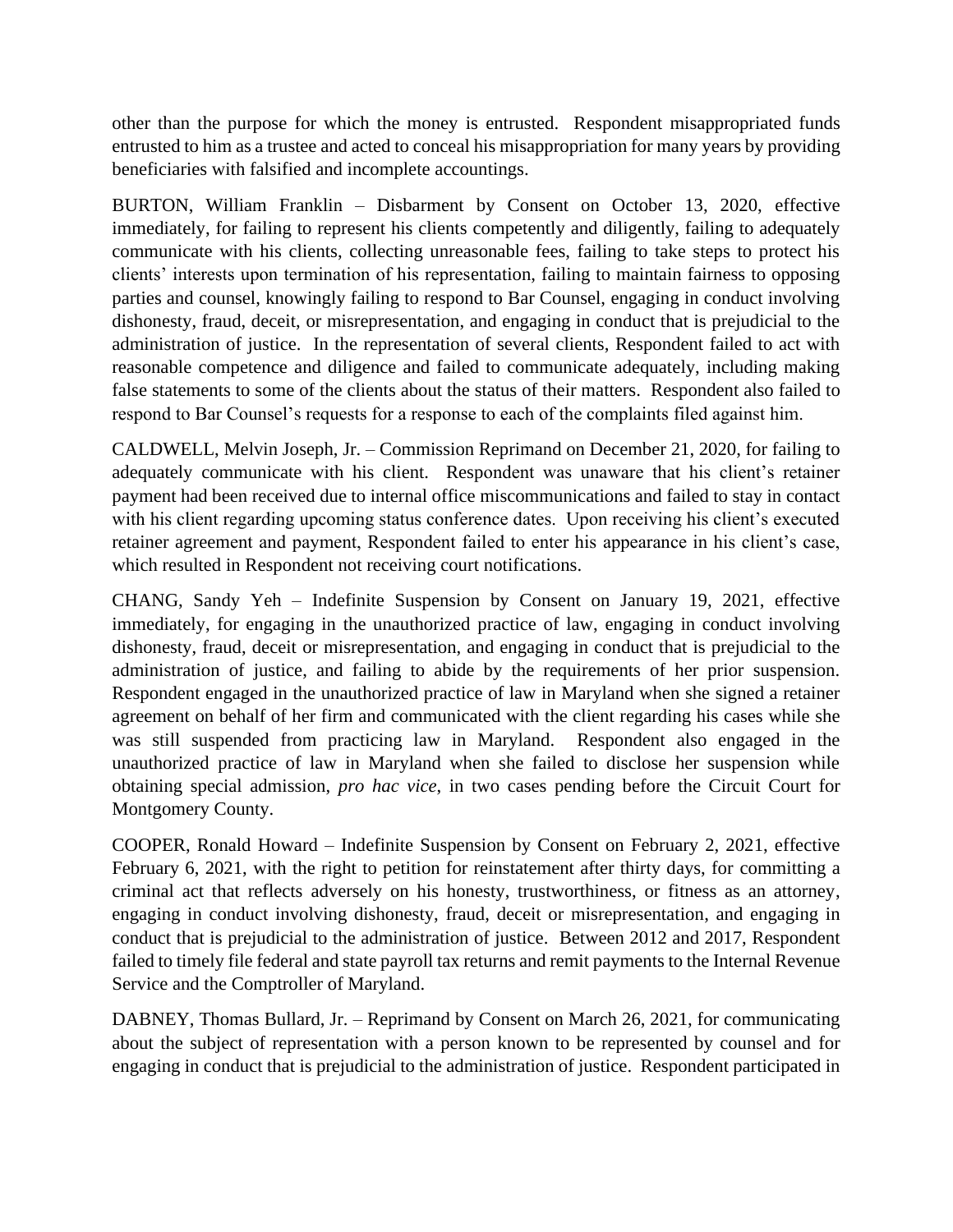a conference call between his client and the opposing party and did not seek permission from the opposing party's attorney to communicate directly with the opposing party.

DAVENPORT, Wortham David – Disbarred on November 20, 2020, effective immediately, for failing to represent his client competently and diligently, failing to abide by the scope of representation, failing to adequately communicate with his client, collecting unreasonable fees, failing to safekeep funds in an attorney trust account, failing to take steps to protect his client's interest upon termination of the representation, knowingly failing to respond to Bar Counsel, and engaging in conduct that is prejudicial to the administration of justice. Respondent represented a client in a divorce and custody proceeding and abandoned all representation soon after its outset. Respondent failed to attend scheduled hearings, did not advise his client of the hearings, and failed to respond to discovery requests and motions. Respondent failed to withdraw from the case after the client terminated the representation, thereby adversely affecting the client's ability to settle the matter. Respondent also failed to return the unearned fee even after the client requested a refund.

DESIMONE, Bruce Nicholas – Indefinite Suspension by Consent on April 7, 2021, effective May 10, 2021, with the right to petition for reinstatement after ninety days, for failing to represent his client competently and diligently, failing to adequately communicate with his client, failing to properly supervise a non-attorney assistant, knowingly making false statements to Bar Counsel, knowingly failing to respond to Bar Counsel, engaging in conduct involving dishonesty, fraud, deceit or misrepresentation, and engaging in conduct that is prejudicial to the administration of justice. Respondent failed to represent two clients with competence and diligence in their postjudgment garnishment matter. Respondent delegated the garnishment matter to his paralegal, whose work Respondent failed to adequately supervise and whose misrepresentations Respondent ratified. Respondent then failed to take adequate remedial action and attempted to conceal his paralegal's misrepresentations.

FARMER, Jonathan L. – Indefinite Suspension by Consent on June 4, 2021, effective immediately, for failing to represent his client competently and diligently, failing to adequately communicate with his client, collecting an unreasonable fee, representing a client when the representation would result in violation of the Maryland Attorneys' Rules of Professional Conduct, failing to take steps to protect his client's interest upon termination of the representation, failing to maintain candor to the tribunal, engaging in the unauthorized practice of law, knowingly making false statements to Bar Counsel, engaging in conduct involving dishonesty, fraud, deceit or misrepresentation, and engaging in conduct that is prejudicial to the administration of justice. Respondent was not licensed to practice law in Maryland yet agreed to represent a client in Maryland for a fee. Respondent failed to inform his client that he was not licensed in Maryland and made misrepresentations to the District Court of Maryland for Prince George's County that he had recently been retained in the matter. Only after opposing counsel filed a motion to strike Respondent's appearance did Respondent advise his client that he was not licensed to practice law in Maryland and would not be able to represent her at the trial scheduled one week later. In addition, Respondent made misrepresentations to Bar Counsel regarding the nature of his client's payment.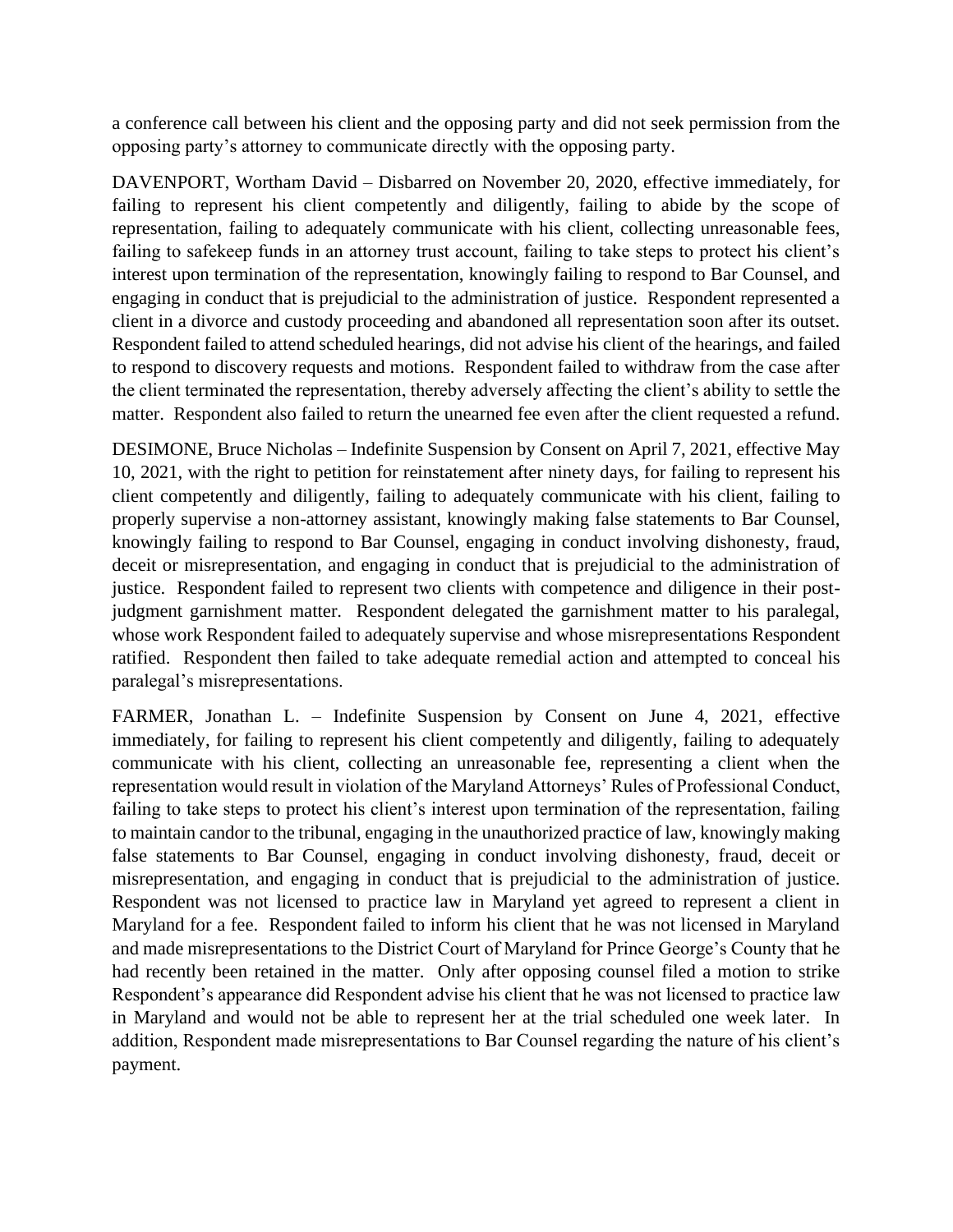FINEBLUM, Charles Allan – Suspension for six months and one day on April 26, 2021, effective May 26, 2021, for failing to adequately communicate with his clients, failing to safekeep funds in an attorney trust account, failing to properly supervise non-attorney assistants, impermissibly sharing legal fees with non-attorneys, assisting another in engaging in the unauthorized practice of law, engaging in conduct that is prejudicial to the administration of justice, failing to comply with attorney trust account record-keeping requirements, and commingling funds. Respondent delegated significant responsibilities in personal injury matters to an independent paralegal firm. Respondent neglected to supervise that paralegal firm and his clients' cases, shared fees with that firm, and failed to properly manage his attorney trust account.

FOURNIER, James Joseph – Indefinite Suspension by Consent on August 14, 2020, for failing to represent his client competently and diligently, failing to abide by the scope of representation, failing to adequately communicate with his client, failing to maintain candor to the tribunal, knowingly failing to respond to Bar Counsel, engaging in conduct involving dishonesty, fraud, deceit or misrepresentation, and engaging in conduct that is prejudicial to the administration of justice. Respondent failed to comply with applicable discovery rules and as a result his client's expert witness was precluded from testifying at trial. In addition, the Respondent's statements regarding discovery disputes were not credible.

FRANCIS, Ernest P. – Suspension on May 27, 2021, effective immediately, in a reciprocal action from the Virginia State Bar Disciplinary Board where the Board revoked Respondent's license to practice law in Virginia, effective March 23, 2021, pending further Order from the Court of Appeals.

FRANK, David Elliott – Disbarred on August 26, 2020, for failing to represent his client competently, failing to safekeep funds in an attorney trust account, knowingly failing to respond to Bar Counsel, engaging in conduct involving dishonesty, fraud, deceit, or misrepresentation, and engaging in conduct that is prejudicial to the administration of justice. Respondent commingled personal and client funds in his attorney trust account, used the funds in his attorney trust account for personal and familial financial obligations, failed to disburse his client's settlement funds in a timely manner, and misused his client's settlement funds.

GILLELAN, II, Joshua Thomas – Commission Reprimand on July 21, 2020, for failing to comply with the mandatory annual Pro Bono and IOLTA reporting requirements and failing to pay his mandatory annual assessment to the Client Protection Fund of Maryland for a number of years.

GLICK, Louis J. – Reprimand by Consent on March 18, 2021, for knowingly assisting another in violating the Maryland Attorneys' Rules of Professional Conduct and failing to comply with attorney trust account prohibited transaction requirements. Respondent assisted Jonathan Resnick in conduct that violated the Maryland Attorneys' Rules of Professional Conduct based on his failure to repudiate a Law Firm Funding Agreement arranged for him by Jonathan Resnick. Respondent accepted the Law Firm Funding Agreement, thereby pledging funds required to be deposited in an attorney trust account as security for debts incurred by Jonathan Resnick.

GOLESORKHI, Reza – Commission Reprimand on July 21, 2020, for failing to recognize a conflict of interest. In a business transaction, Respondent represented both the buyer and seller,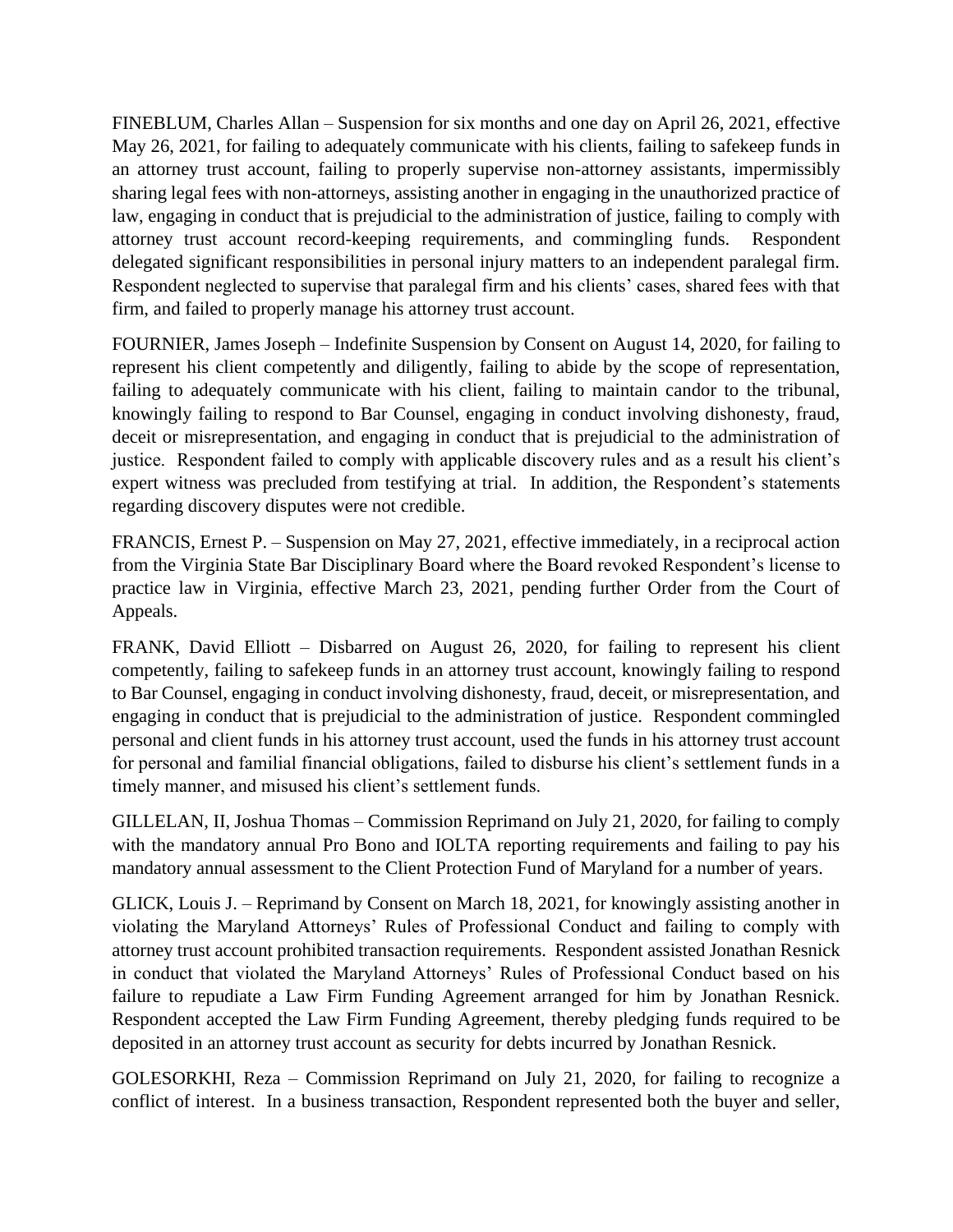whose interests were adverse, and failed to obtain informed consent from either party to waive the conflict and proceed with the joint representation.

GUEH-THORONKA, Kamah Menseleh – Indefinite Suspension by Consent on May 20, 2021, effective immediately, with the right to petition for reinstatement after six months, for failing to represent her client competently and diligently, failing to adequately communicate with her client, failing to communicate the scope of the representation and the basis or rate of the fee and expenses for which her client would be responsible before or within a reasonable time after commencing the representation, failing to safekeep funds in an attorney trust account, engaging in conduct that is prejudicial to the administration of justice, and failing to comply with attorney trust account record-keeping requirements. Respondent represented a client in multiple legal matters over a period of several years and, among other issues, failed to communicate the basis or rate of her fees in each matter to her client and was unable to account accurately for rent payments she collected from a tenant on behalf of her client, a portion of which was used to pay her fees.

HAMILTON, Samuel Cartenius – Commission Reprimand on September 22, 2020, for failing to adequately communicate with his client, collecting unreasonable fees, failing to safekeep funds in an attorney trust account, and failing to maintain adequate client matter records. Respondent collected a \$5,000.00 fee from his client, failed to provide any substantive services of value, failed to deposit and maintain his client's funds in an attorney trust account until earned, and failed to provide his client with invoices for fees charged.

HAMLIN, Sonya Nicole – Commission Reprimand on June 26, 2021, for failing to represent her clients competently and diligently, failing to adequately communicate with her clients, failing to communicate to her clients the scope of the representation and the basis or rate of the fee and expenses for which her clients would be responsible before or within a reasonable time after commencing the representation, failing to deposit unearned funds into an attorney trust account, representing a client when the representation would result in violation of the Maryland Attorneys' Rules of Professional Conduct, engaging in the unauthorized practice of law, knowingly making false statements to Bar Counsel, knowingly failing to respond to Bar Counsel, and failing to maintain required financial records of the attorney trust account. Notwithstanding the fact that the Respondent is not a member of the District of Columbia Bar, she attempted to represent a client in a District of Columbia family law matter.

HARRIS, Michele Renee – Commission Reprimand on March 22, 2021, for failing to represent her client competently and diligently, failing to recognize a conflict of interest, failing to uphold her duty to a former client, failing to properly supervise a non-attorney assistant, and engaging in conduct that is prejudicial to the administration of justice. Respondent prepared a power of attorney and deed for an elderly client and failed to conduct a sufficient investigation of the appropriateness, need, or reasons for the new deed and power of attorney. Later, a Petition for Guardianship of her client's person and property was filed, and Respondent represented her client's son in his opposition to the Petition when she knew or should have known that her representation of the son presented a conflict of interest.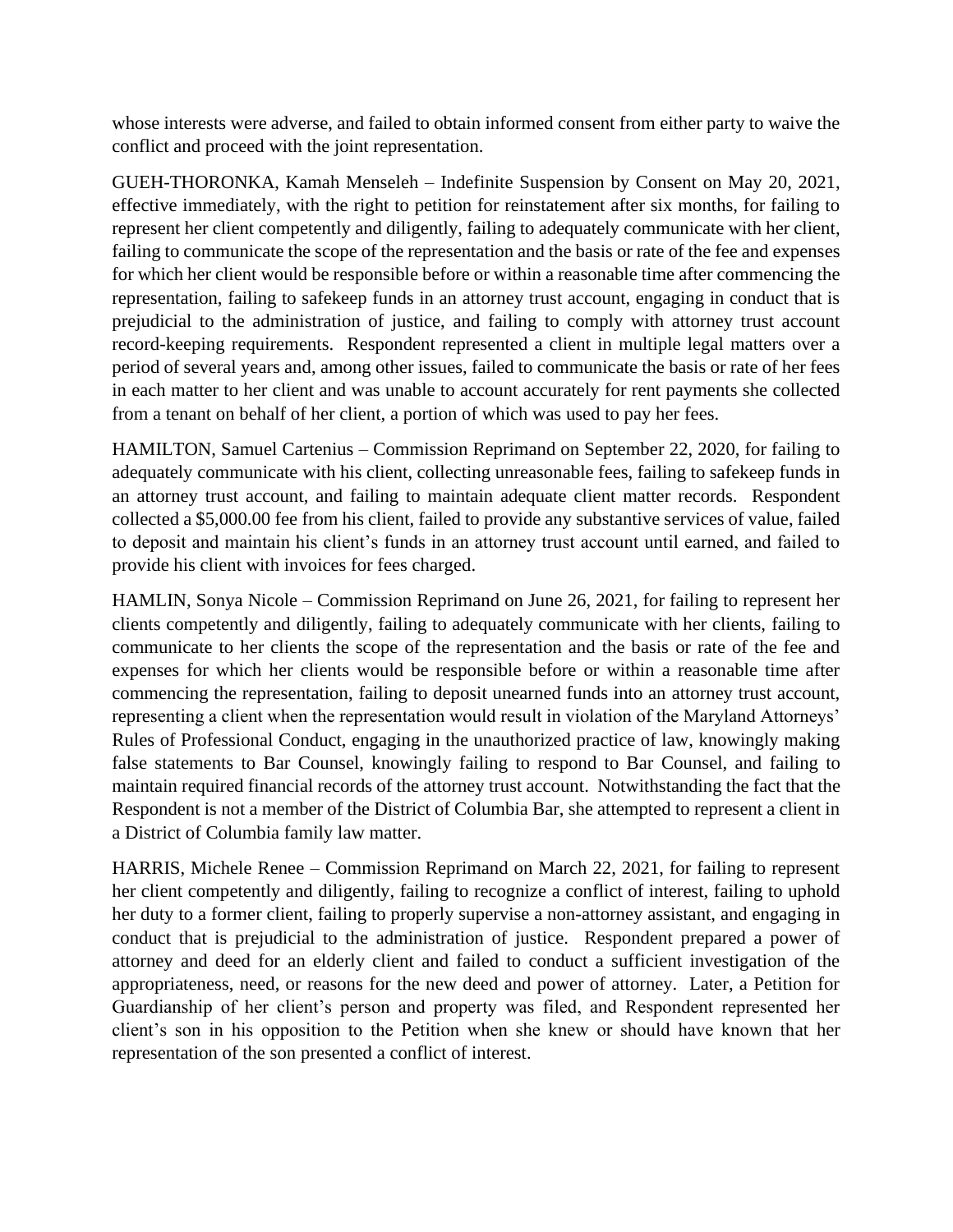IBEBUCHI, Ferdinand Uchechukwu – Indefinite Suspension on November 20, 2020, for failing to represent his client competently and diligently, failing to adequately communicate with his client, collecting unreasonable fees, failing to take steps to protect his client's interest upon termination of the representation, failing to reasonably expedite litigation, failing to maintain fairness to opposing party and counsel, knowingly failing to respond to Bar Counsel, and engaging in conduct that is prejudicial to the administration of justice. Respondent failed to timely respond to discovery requests, failed to appear for trial, and failed to advise his client that a default judgment had been entered against him. Respondent then failed to take action to assist his client with vacating the judgment, failed to follow up with his client, and failed to refund any portion of the fee charged for his services.

JAMES, Jelani Dale – Commission Reprimand on July 27, 2020, for making cash withdrawals from his attorney trust account.

JOHNSON, Chauncey Bayarculus – Indefinite Suspension on March 16, 2021, effective April 15, 2021, with the right to petition for reinstatement after one year, for failing to represent his clients competently, failing to adequately communicate with his clients, failing to safekeep funds in an attorney trust account, engaging in conduct involving dishonesty, fraud, deceit or misrepresentation, engaging in conduct that is prejudicial to the administration of justice, failing to make required deposits in an attorney trust account, and failing to comply with attorney trust account prohibited transaction requirements. Respondent failed to maintain an attorney trust account, failed to timely remit funds due to clients, failed to safeguard client funds, failed to maintain his trust obligations to clients, made misrepresentations to clients, and commingled funds.

KAHN, Arthur Gary – Commission Reprimand on November 25, 2020, for failing to represent his client competently and diligently, collecting unreasonable fees, failing to safekeep funds in an attorney trust account, and engaging in conduct that is prejudicial to the administration of justice. Respondent failed to appear for his client's trial because he failed to provide the court with his new mailing address. Respondent filed a motion to vacate the court's order of dismissal but failed to appear for the hearing on the motion due to a calendaring error. Respondent also failed to deposit and maintain his client's funds in an attorney trust account until earned.

KARAMBELAS, Nicholas G. – Disbarred on October 6, 2020, effective immediately, for failing to represent his clients competently and diligently, failing to adequately communicate with his clients, failing to safekeep funds in an attorney trust account, failing to maintain candor to the tribunal, committing a criminal act that reflects adversely on his honesty, trustworthiness, or fitness as an attorney, engaging in conduct involving dishonesty, fraud, deceit or misrepresentation, engaging in conduct that is prejudicial to the administration of justice, and using trust money for purposes other than the purpose for which the money is entrusted. Respondent's intentionally dishonest conduct involved the misappropriation of estate funds and various misrepresentations to the Orphan's Court as well as to his clients.

KEATING, Mary Theresa – Indefinite Suspension on December 23, 2020, effective immediately, for failing to maintain candor to the tribunal, committing a criminal act that reflects adversely on her honesty, trustworthiness, or fitness as an attorney, engaging in conduct involving dishonesty,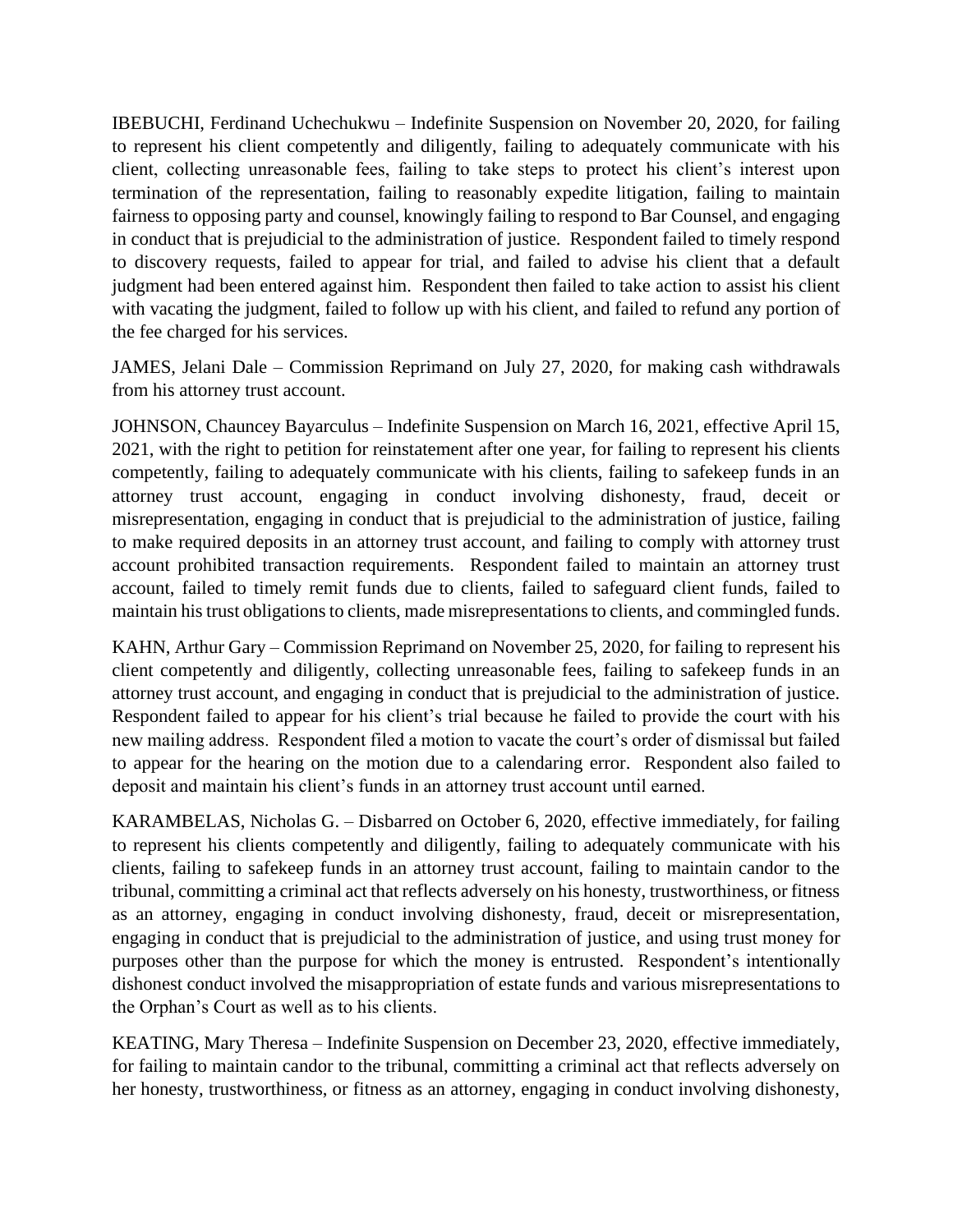fraud, deceit, or misrepresentation, and engaging in conduct that is prejudicial to the administration of justice. Respondent falsely attested that she witnessed her client's signature on a will she prepared for him by adding her signature as a witness three days after her client's death. Respondent then submitted the will to the Register of Wills when she filed a petition for administration of her deceased client's estate, falsely affirming under the penalty of perjury in the petition that the will was properly executed in accordance with Maryland law when she knew she had not witnessed the decedent's signature.

KOLAWOLE, Olufolajimi Abayomi – Indefinite Suspension by Consent on February 5, 2021, effective March 15, 2021, with the right to petition for reinstatement after six months, for failing to represent his client competently and diligently, failing to adequately communicate with his client, knowingly making a false statement of material fact or law to a third person, engaging in conduct involving dishonesty, fraud, deceit or misrepresentation, and engaging in conduct that is prejudicial to the administration of justice. Respondent notarized a General Power of Attorney ("POA") and a document entitled "Indemnity" even though he had not communicated directly with the individual giving the authority or witnessed her sign either document. In addition, Respondent offered to help effectuate the POA and Indemnity with the individual's bank and advised the bank that he had "witnessed the signature ceremony," a false statement that Respondent failed to correct.

KONG-SIVERT, Jillian Nicole – Reprimand by Consent on May 27, 2021, in a reciprocal action from the Supreme Court of Arizona for violating the Arizona Rules of Professional Conduct in failing to represent her clients competently and diligently, failing to adequately communicate with her clients, collecting unreasonable fees, filing frivolous pleadings, failing to reasonably expedite litigation, failing to properly supervise a non-attorney assistant, and engaging in conduct that is prejudicial to the administration of justice. Respondent submitted multiple deficient immigration applications and failed to calendar deadlines to submit applications, which resulted in applications being rejected and client matters ultimately abandoned. Respondent then failed to promptly inform Bar Counsel of the Arizona discipline.

LEATHERMAN, Jennifer Lynn – Disbarred on May 27, 2021, effective immediately, for failing to represent her clients competently and diligently, failing to adequately communicate with her clients, collecting unreasonable fees, failing to safekeep funds in an attorney trust account, failing to take steps to protect her clients' interests upon termination of the representation, knowingly failing to respond to Bar Counsel, and committing a criminal act that reflects adversely on her honesty, trustworthiness, or fitness as an attorney, engaging in conduct involving dishonesty, fraud, deceit, or misrepresentation, and engaging in conduct that is prejudicial to the administration of justice. Respondent accepted retainer fees from two clients in separate immigration and family law matters but provided little to no legal services of value and failed to deposit and maintain the clients' funds in an attorney trust account until earned. Respondent knowingly and intentionally redeposited a client's retainer check that caused funds to be fraudulently debited from a client's personal bank account. While representing a client in a family law matter, Respondent failed to propound discovery, failed to respond to opposing counsel's discovery requests, failed to adequately communicate with her client about the status of the case, failed to timely deliver her client's file to successor counsel, and failed to timely execute a Substitution of Counsel.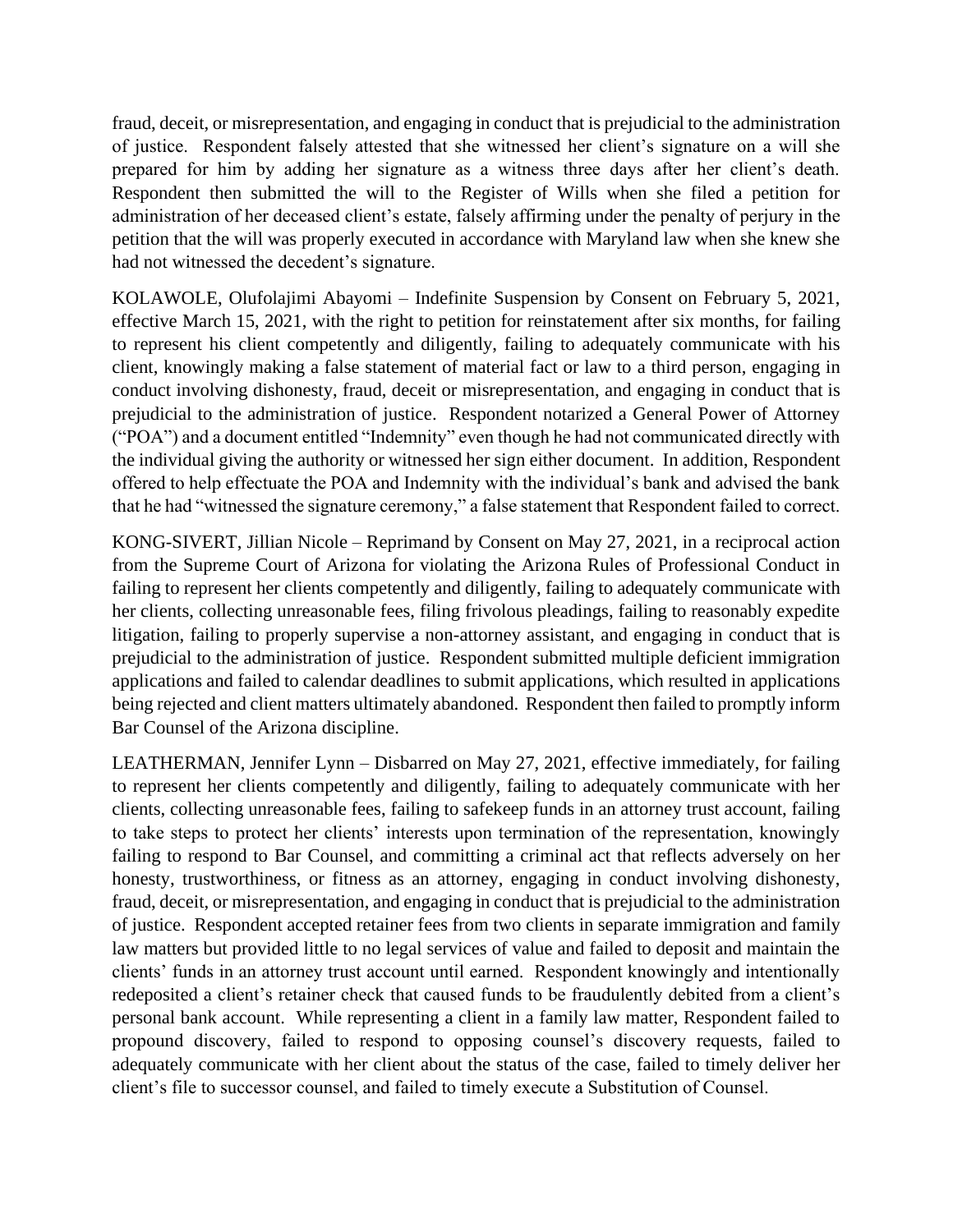LORD, Nancy Theresa – Indefinite Suspension on December 10, 2020, effective immediately, in a reciprocal action from the Supreme Court of Nevada for violating the Nevada Rules of Professional Conduct. Respondent made statements that she knew to be false concerning the qualifications or integrity of a judge.

LOVE, Jonathan Frederick Seamon – Indefinite Suspension by Consent on January 4, 2021, effective on February 19, 2021, with the right to petition for reinstatement after ninety days, for failing to represent his client competently and diligently, failing to adequately communicate with his client, collecting unreasonable fees, failing to safekeep funds in an attorney trust account, and engaging in conduct that is prejudicial to the administration of justice. Respondent agreed to defend a client in a lawsuit for breach of contract and agreed to assist the client in additional related services. Respondent failed to advise his client that his funds had been depleted, failed to timely provide his client with an invoice accounting for his time, and failed to maintain adequate records of costs paid on his client's behalf. With respect to the breach of contract litigation, Respondent failed to appear for a settlement conference and failed to respond to the opposing party's discovery requests, resulting in the court granting a motion for sanctions and precluding the Respondent's client from introducing any evidence at trial.

LUCEY, Rand William – Commission Reprimand on October 21, 2020, for failing to represent his client diligently, failing to adequately communicate with his client, and failing to take steps to protect his client's interest upon termination of his representation. Over a five-year period, Respondent failed to inform his client of the status of her case or terminate the representation.

McCARTHY, Thomas, Jr. – Disbarred on May 27, 2021, for failing to represent his client diligently, failing to adequately communicate with his client, failing to withdraw from representing his client when continued representation would result in violation of the Maryland Attorneys' Rules of Professional Conduct, engaging in the unauthorized practice of law, knowingly failing to respond to Bar Counsel, committing a criminal act that reflects adversely on his honesty, trustworthiness, or fitness as an attorney, engaging in conduct involving dishonesty, fraud, deceit or misrepresentation, and engaging in conduct that is prejudicial to the administration of justice. Respondent failed to file an opening brief, appendix, or motion to extend time on behalf of a company he represented, resulting in the dismissal of the company's appeal. Respondent failed to inform the company's owner of missed filing deadlines and of the appeal's dismissal and instead knowingly and intentionally misrepresented to the company's owner that he was working on reinstating the appeal. Respondent also held himself out as his client's attorney during a period when he was suspended from the practice of law in Maryland. In addition, Respondent failed to provide timely and complete responses to Bar Counsel.

McEVOY, Jeffrey Patrick – Commission Reprimand on August 29, 2020, for knowingly making false statements to Bar Counsel and engaging in conduct that is prejudicial to the administration of justice. Respondent sent an offensive and unprofessional email that included a graphic photograph to the personal representative in an estate matter in which Respondent represented the brother of the decedent. Respondent then knowingly and intentionally misrepresented to Bar Counsel that he did not send the email.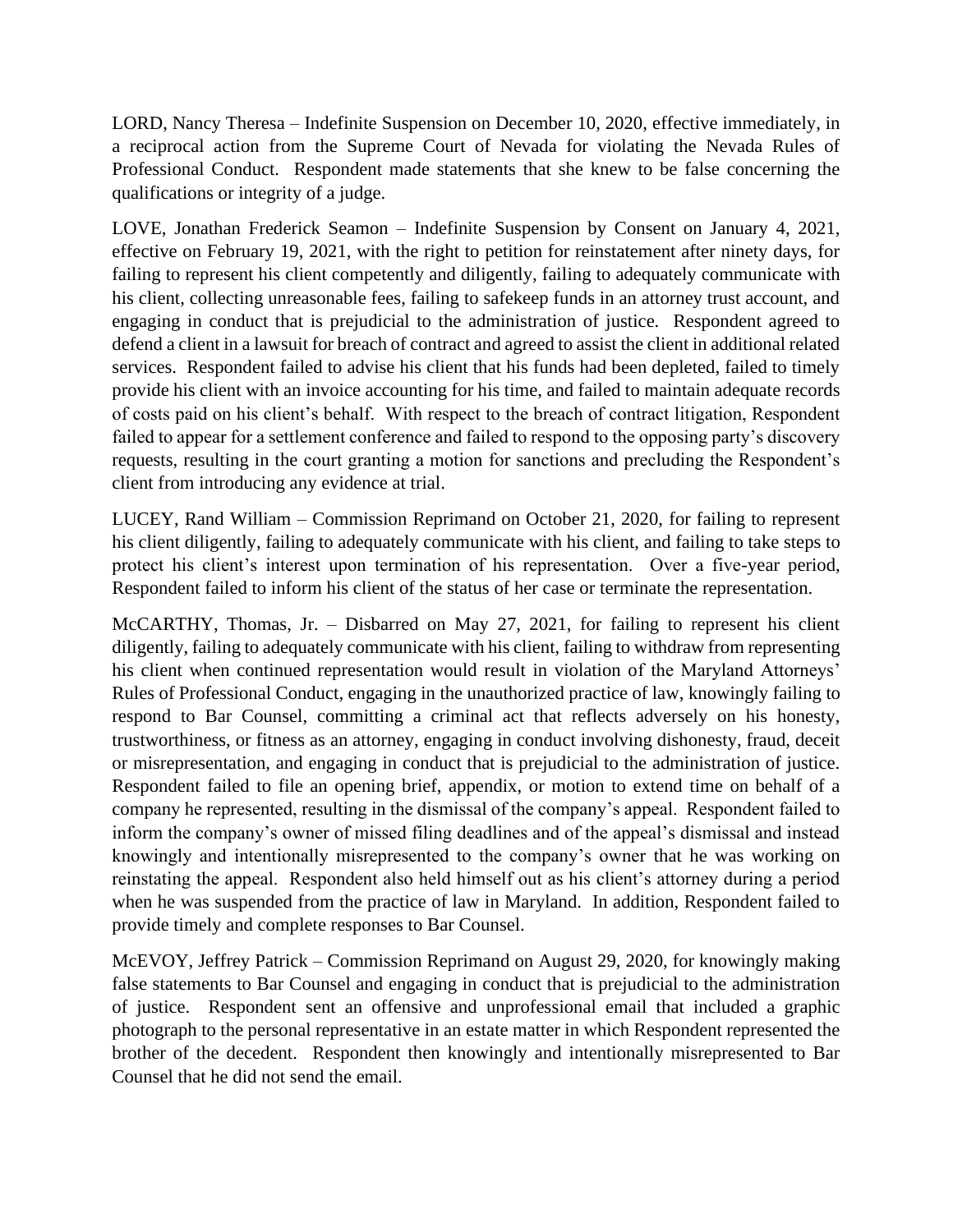MITCHELL, Michael Anthony – Commission Reprimand on November 30, 2020, for failing to adequately communicate with his client, failing to safekeep funds in an attorney trust account, and disclosing confidential client information. The Respondent accepted a payment from his client via PayPal and failed to ensure those funds were deposited directly into his attorney trust account and maintained until earned. In addition, the Respondent did not send an invoice to his client during the pendency of his representation and disclosed confidential client information when he emailed a portion of a Bar Counsel complaint to a friend.

MORENO, David Fernando – Suspension by Consent for sixty days on January 4, 2021, effective immediately, for failing to represent his client competently and diligently, failing to adequately communicate with his client, failing to take steps to protect his client's interest upon termination of the representation, and engaging in conduct that is prejudicial to the administration of justice. Respondent represented a client in immigration matters and, after failing to respond to his client's attempts to reach him during the months leading up to his client's asylum hearing, advised his client to attend the hearing without counsel to request a postponement. Respondent failed to appear at the hearing, and the Court ordered his client deported. Although Respondent told his client he would assist him in reopening the case thereafter, Respondent failed to take any further action.

MURPHY, Timothy J – Disbarment by Consent on November 4, 2020, effective January 1, 2021, for failing to represent his client competently and diligently, failing to adequately communicate with his client, collecting unreasonable fees, failing to safekeep funds in an attorney trust account, failing to take steps to protect his client's interest upon termination of the representation, knowingly making false statements to Bar Counsel, engaging in conduct involving dishonesty, fraud, deceit or misrepresentation, and engaging in conduct that is prejudicial to the administration of justice.

MURRAY, Charles Alex – Indefinite Suspension on August 24, 2020, with the right to petition for reinstatement only following reinstatement in Florida and the District of Columbia, in a reciprocal action from the Supreme Court of Florida for making a false statement to a tribunal and failing to correct his false statement previously made to the tribunal. Respondent signed a client's name to a post-conviction motion verification and perjury acknowledgement and thereafter failed to take corrective action to notify the tribunal concerning the falsified client signature.

NABIT, Charles John – Disbarred by Consent on May 12, 2021, for committing a criminal act that reflects adversely on his honesty, trustworthiness, or fitness as an attorney, engaging in conduct involving dishonesty, fraud, deceit or misrepresentation, and engaging in conduct that is prejudicial to the administration of justice. Respondent pled guilty to one count of transporting an individual to engage in prostitution in violation of 18 U.S.C. § 2421.

NALLI, Samuel Sudhaker – Commission Reprimand on October 28, 2020, for failing to safekeep unearned fees in an attorney trust account, failing to take steps to protect his client's interest upon termination of the representation, and failing to make required deposits in an attorney trust account. Respondent charged a flat fee and, when his client terminated the representation, initially failed to refund any portion of the flat fee. Because of Respondent's incorrect belief that flat fees were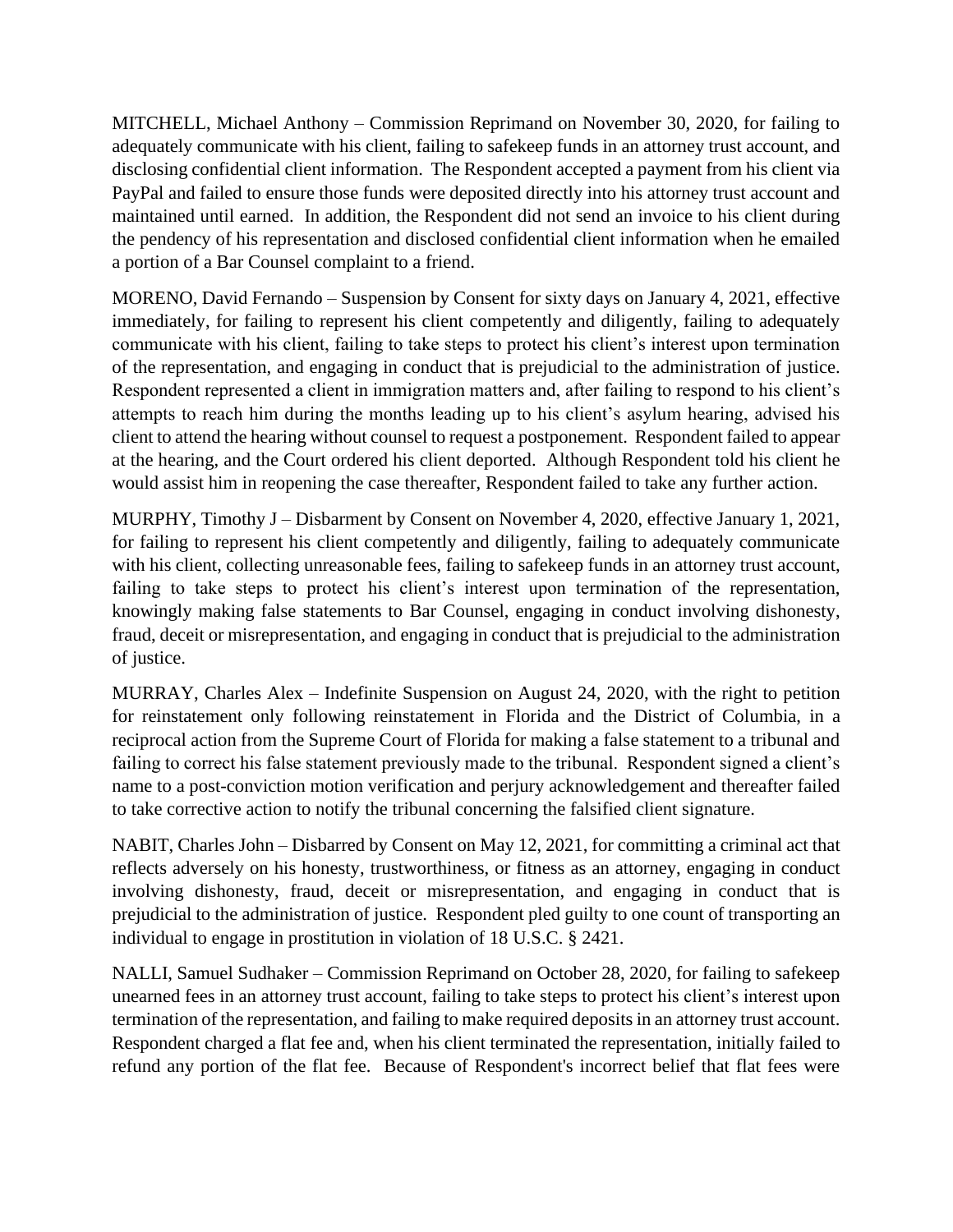earned upon receipt, over a ten-year period, Respondent deposited unearned flat fees directly into his operating account without obtaining his clients' informed consent, confirmed in writing.

NARVAIZ, Santiago Ricardo – Indefinite Suspension by Consent on February 23, 2021, effective sixty days from the date of the Court's Order, with the right to petition for reinstatement after ninety days, for failing to represent his client competently and diligently, failing to adequately communicate with his client, failing to safekeep funds in an attorney trust account, failing to take steps to protect his client's interest upon termination of the representation, and engaging in conduct that is prejudicial to the administration of justice. Respondent failed to deposit a client's funds into an attorney trust account and instead deposited the funds into his personal money market account and, after the client terminated Respondent's representation and repeatedly requested that Respondent provide her with an invoice and return any unearned fees, Respondent still failed to produce either a refund or an accounting. Bar Counsel's investigation revealed that Respondent routinely used his attorney trust account to pay personal expenses, made cash withdrawals, and commingled personal funds with client funds when he failed to withdraw earned fees. The investigation also revealed that Respondent failed to create and maintain the necessary client matter records and monthly reconciliations for his attorney trust account.

NEVERDON, Russell A., Sr. – Suspension for six months on May 28, 2021, effective June 27, 2021, for failing to represent his clients competently and diligently, failing to abide by the scope of representation, failing to adequately communicate with his clients, failing to identify a conflict of interest, failing to safekeep funds in an attorney trust account, failing to promptly deliver funds that a third party was entitled to receive, failing to withdraw from representing his clients when continued representation would result in violation of the Maryland Attorneys' Rules of Professional Conduct, failing to properly supervise a non-attorney assistant, assisting another in engaging in the unauthorized practice of law, and engaging in conduct that is prejudicial to the administration of justice. Respondent failed to take necessary and basic steps to pursue his clients' personal injury and estate matter and did not keep his clients reasonably informed about the status of their case or provide information that would assist them in making informed decisions. Respondent also failed to recognize and advise his clients of a conflict of interest and failed to attempt to obtain his clients' informed consent, confirmed in writing, to continue with the representation. In addition, Respondent failed to adequately supervise his paralegal.

NIER, George Carlos – Disbarment by Consent on September 2, 2020, effective September 30, 2020, for committing a criminal act that reflects adversely on his honesty, trustworthiness, or fitness as an attorney, engaging in conduct involving dishonesty, fraud, deceit or misrepresentation, and engaging in conduct that is prejudicial to the administration of justice. In an estate matter, as successor personal representative and sole trustee of trusts established for two of the decedent's great-grandchildren, Respondent misappropriated hundreds of thousands of dollars from both trusts and left each with a balance of zero.

OKEDI, Ginikanwa Chinaemerem – Indefinite Suspension by Consent on November 16, 2020, effective December 16, 2020, for failing to represent his client competently and diligently, failing to adequately communicate with his client, failing to safekeep funds in an attorney trust account, failing to maintain candor to the tribunal, failing to maintain fairness to opposing party and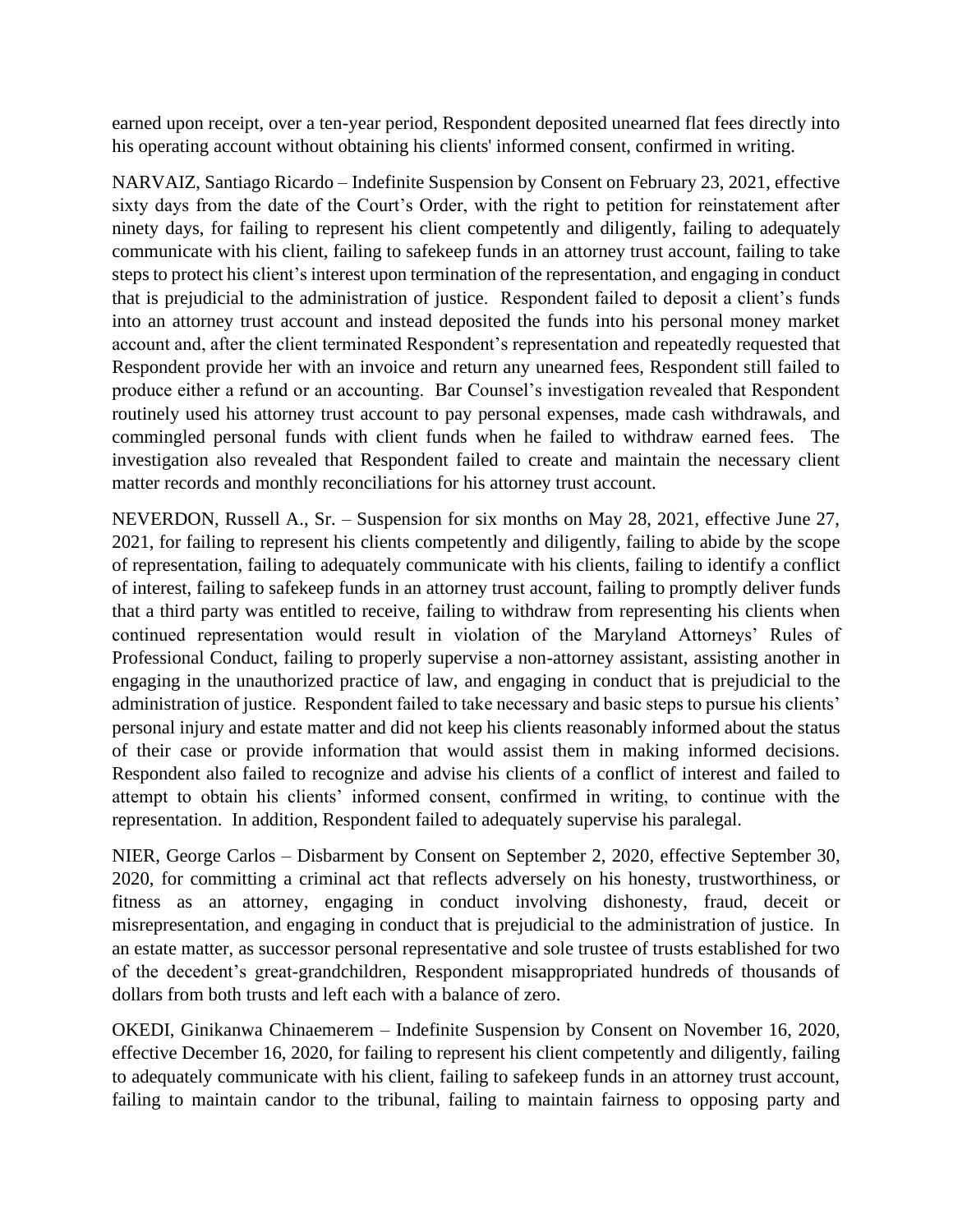counsel, engaging in the unauthorized practice of law, assisting another in engaging in the unauthorized practice of law, making false or misleading communications about his legal services, misusing a firm's name or letterhead, engaging in conduct involving dishonesty, fraud, deceit or misrepresentation, and engaging in conduct that is prejudicial to the administration of justice. Respondent shared an office for the practice of law in Maryland with an individual who was not licensed to practice law in Maryland. After moving the office to the District of Columbia, where neither was licensed, Respondent continued to assist his officemate in the unauthorized practice of law and engaged in the unauthorized practice of law in the District of Columbia himself over a period of four years. Respondent also operated his law practice without an attorney trust account and improperly deposited funds belonging to clients and third parties in his operating account.

PATEL, Nishith – Reprimand by Consent on May 14, 2021, for failing to adequately communicate with his clients, failing to recognize a conflict of interest, failing to safekeep funds in an attorney trust account, knowingly failing to respond to Bar Counsel, and engaging in conduct that is prejudicial to the administration of justice. Respondent represented three clients with co-counsel and subsequently represented the same three clients in connection with a fee dispute matter that arose between the clients and Respondent's former co-counsel and that was based on the underlying litigation. Respondent also disbursed a portion of his clients' settlement funds to his law firm as a reimbursement for expenses that he had not yet paid.

PLAISTED, Steven Bernard – Commission Reprimand on October 28, 2020, for counseling a client to engage or assisting a client in conduct that Respondent knew was criminal or fraudulent, acting as advocate at a hearing in which Respondent was likely to be a necessary witness, and engaging in conduct that is prejudicial to the administration of justice. Respondent erroneously advised his client that it would be legal and appropriate for him to contact his estranged wife even though the conditions of his client's probation prohibited him from doing so. Respondent then agreed to represent his client at a hearing for a final protective order in which Respondent was a material witness because he participated in, and had personal knowledge of, the events which precipitated his client's wife's petition for a protective order.

PORTILLO, Alisha Ann – Disbarred on March 26, 2021, effective immediately, for failing to represent her clients competently, failing to adequately communicate with her clients, failing to maintain candor to the tribunal, knowingly making false statements to Bar Counsel, engaging in conduct involving dishonesty, fraud, deceit or misrepresentation, and engaging in conduct that is prejudicial to the administration of justice. Respondent improperly advised two clients to fail to appear for their immigration hearings, which resulted in the immigration court issuing orders for both clients' removal from the United States. Respondent also made knowing and intentional false statements to the immigration court and to Bar Counsel and failed to participate in the attorney grievance proceeding.

PRIEST, Troy Alfred-Wiley – Indefinite Suspension by Consent on April 22, 2021, for failing to safekeep funds in an attorney trust account, knowingly failing to respond to Bar Counsel, engaging in conduct that is prejudicial to the administration of justice, failing to comply with attorney trust account record-keeping requirements, and commingling funds. Respondent regularly deposited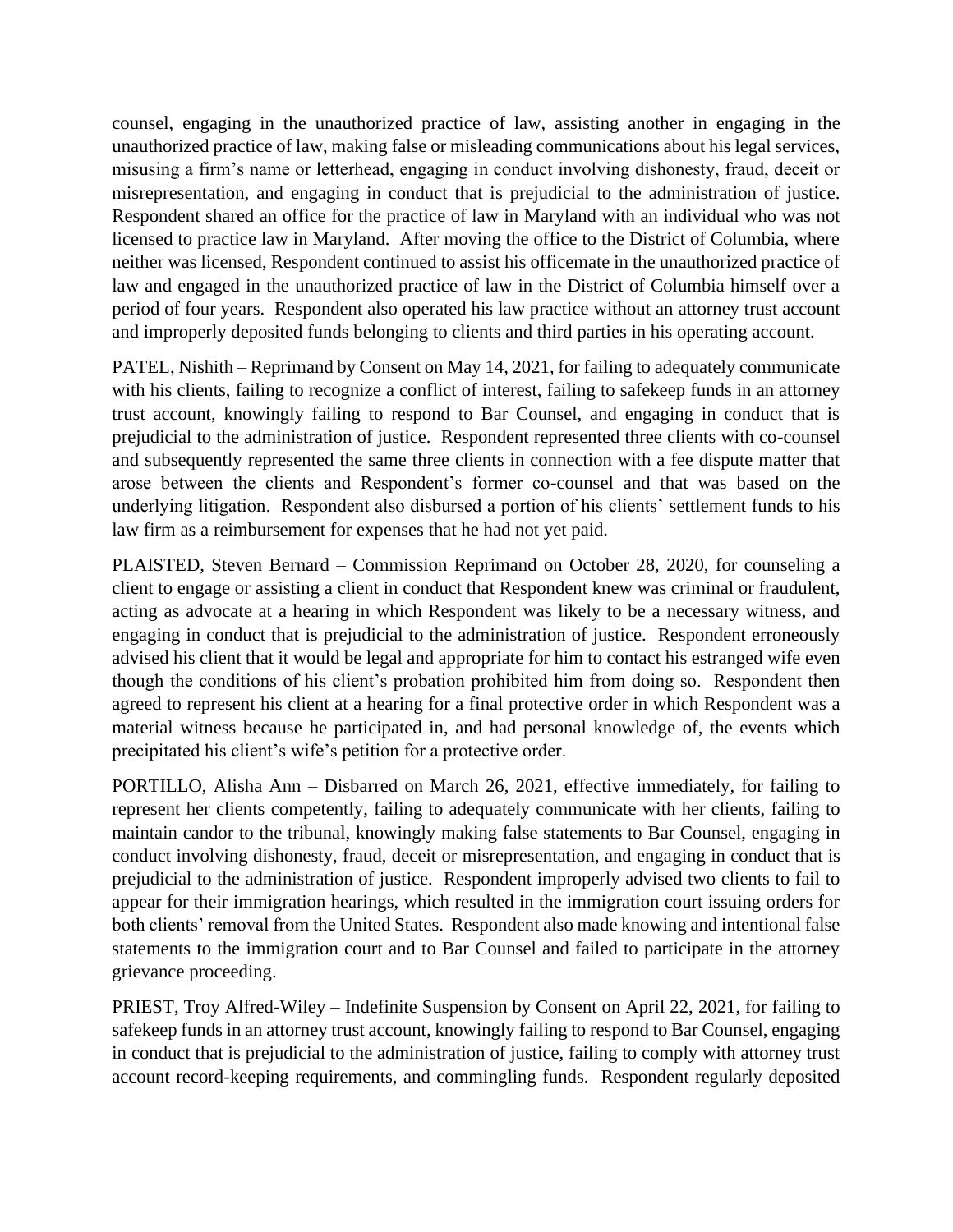earned fees into his firm's attorney trust account and failed to adequately maintain records associated with the account.

RESNICK, Jonathan Steven – Disbarred by Consent on March 11, 2021, for failing to safekeep funds in an attorney trust account, knowingly failing to respond to Bar Counsel, engaging in misconduct prohibited by Rule 19-308.4, and failing to comply with attorney trust account recordkeeping and prohibited transaction requirements. Respondent failed to maintain proper trust account records, engaged in prohibited attorney trust account transactions, and failed to comply with Bar Counsel's lawful demands for information during multiple investigations.

RIELY, John T. – Indefinite Suspension on November 25, 2020, effective December 25, 2020, with the right to petition for reinstatement no sooner than one year, for failing to represent his clients competently and diligently, failing to adequately communicate with his clients, failing to take steps to protect his clients' interest upon termination of his representation, knowingly making a false statement of material fact or law to a third person, knowingly making false statements to Bar Counsel, engaging in conduct involving dishonesty, fraud, deceit or misrepresentation, and engaging in conduct that is prejudicial to the administration of justice. Respondent, an experienced immigration attorney, failed to appear on behalf of an immigrant couple at status hearings in immigration court, failed to file a visa extension application on a timely basis on behalf of another client, and made misleading statements to a client, an immigration enforcement agent, and Bar Counsel to conceal some aspects of his failure to represent that client competently and diligently.

RIVERA, Artemio – Disbarment by Consent on October 30, 2020, effective immediately, for committing a criminal act that reflects adversely on his honesty, trustworthiness, or fitness as an attorney, engaging in conduct involving dishonesty, fraud, deceit or misrepresentation, and engaging in conduct that is prejudicial to the administration of justice. Respondent was convicted by a jury on four counts of wire fraud.

SADUR, Brian David – Indefinite Suspension on March 5, 2021, effective immediately, with the right to petition for reinstatement after one year, for failing to adequately communicate with his clients, engaging in the unauthorized practice of law, knowingly making false statements to Bar Counsel, knowingly failing to respond to Bar Counsel, committing a criminal act that reflects adversely on his honesty, trustworthiness, or fitness as an attorney, engaging in conduct involving dishonesty, fraud, deceit or misrepresentation, engaging in conduct that is prejudicial to the administration of justice, and failing to comply with the affirmative duties of suspended attorneys. Respondent failed to timely notify his clients and opposing counsels of his previous suspension; failed to timely withdraw his appearance from open client matters; and failed to provide information to Bar Counsel. Respondent engaged in the unauthorized practice of law following his previous suspension in three separate client matters.

SATIN, Wendy L. – Commission Reprimand on December 24, 2020, for failing to safekeep funds in an attorney trust account, failing to report another attorney's professional misconduct, commingling of funds, and disbursing funds from an attorney trust account when the disbursement created a negative balance with respect to an individual client matter or all client matters in the aggregate. During a five-year period, Respondent failed to promptly withdraw earned fees from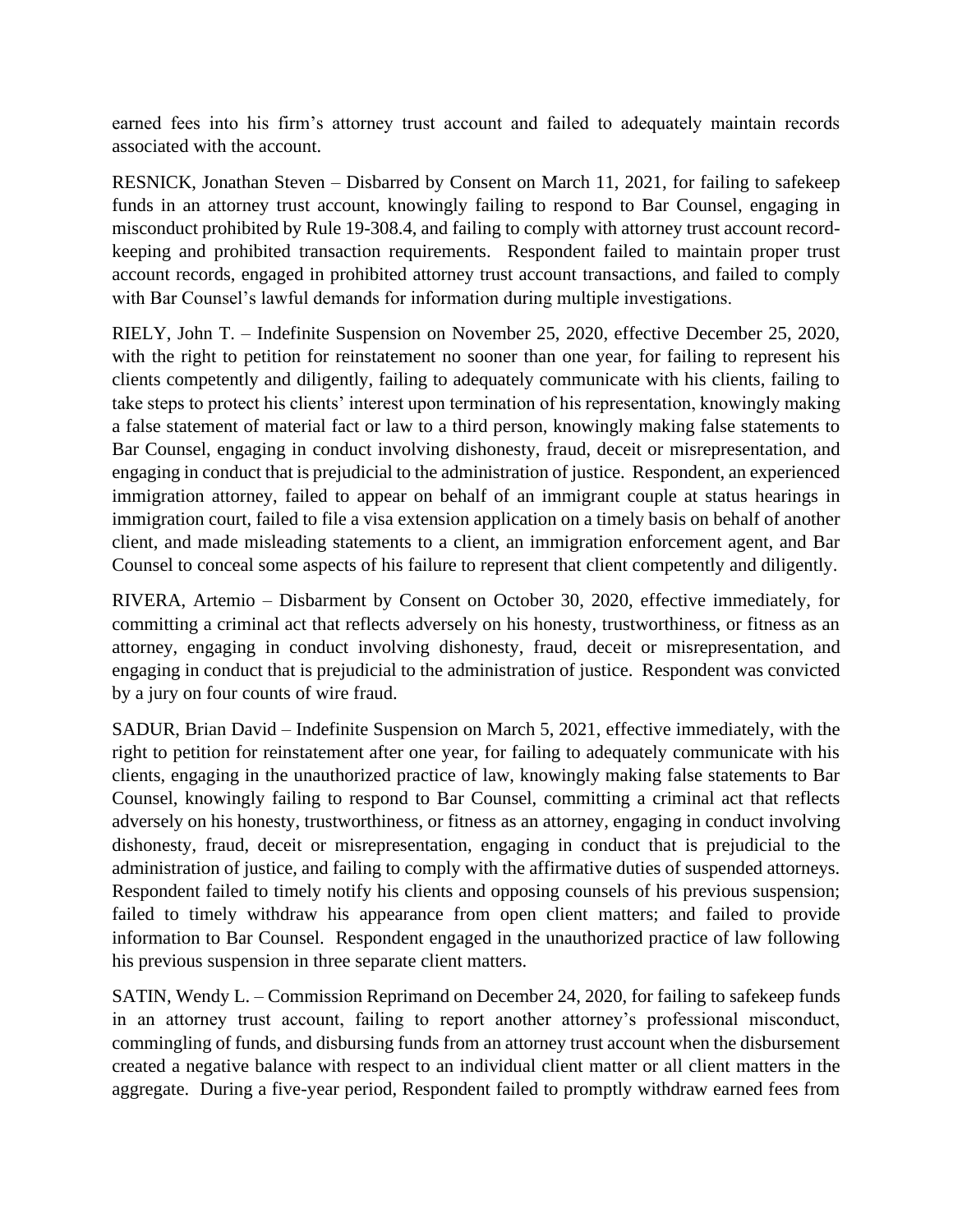her firm's attorney trust account and made cash withdrawals on the occasions when she did withdraw earned fees. Respondent also failed to timely inform the Attorney Grievance Commission of her law partner's condition that raised substantial questions as to his fitness as an attorney.

SAYADIAN, Nema – Commission Reprimand on March 24, 2021, for failing to abide by the scope of the representation, failing to represent his client diligently, failing to adequately communicate with his client, and knowingly making false statements to Bar Counsel. Respondent failed to properly inform a client with diminished capacity that her claim may be barred by the statute of limitations. Respondent filed suit on behalf of his client after the expiration of the statute of limitations and failed to serve the defendants.

SCOTT, James L. – Commission Reprimand on December 21, 2020, for failing to represent his clients competently and diligently. Respondent failed to enter his appearance on behalf of seven clients in post-conviction proceedings paneled to him by the Office of the Public Defender. As a result of Respondent's failure to enter his appearance, in at least one instance, Respondent did not appear at his client's post-conviction hearing, necessitating an attorney with the Office of the Public Defender to appear instead and request a continuance.

SHOEMAKER, Jason W. – Disbarment by Consent on September 21, 2020, effective December 1, 2020, for failing to represent his clients competently and diligently, failing to adequately communicate with his clients, representing clients involving a conflict of interest, failing to safekeep his clients' funds in his attorney trust account, engaging in conduct involving dishonesty, fraud, deceit or misrepresentation, and engaging in conduct that is prejudicial to the administration of justice. Over a four-year period, Respondent failed to adequately manage his attorney trust account when he failed to deposit client funds therein, maintained negative client ledger balances, and commingled personal funds with trust funds. Respondent also allowed his spouse to access and misappropriate funds from his attorney trust account and failed to take remedial measures for approximately five months. In addition, Respondent failed to recognize a conflict of interest when he represented co-defendants in an unrelated criminal matter.

SIMPSON, Christian L. – Suspension by Consent for forty-five days on June 4, 2021, effective July 2, 2021, in a reciprocal action from the Virginia State Bar Disciplinary Board where the Board suspended Respondent from the practice of law in Virginia for forty-five days, for failing to represent his clients competently and diligently, failing to adequately communicate with his clients, failing to take steps to protect his clients' interests upon termination of the representation, knowingly making false statements in connection with a disciplinary matter, knowingly failing to respond to a disciplinary authority, and engaging in conduct involving dishonesty, fraud, deceit or misrepresentation. Respondent untimely filed his client's lawsuit after the statute of limitations expired and failed to inform her of his later withdrawal from the representation. Respondent also failed to inform his client of an upcoming court date, and the court dismissed the lawsuit after both Respondent and his client failed to appear at the scheduled hearing. Respondent failed to submit another client's settlement demand on her behalf. In addition, Respondent made misrepresentations to the Virginia State Bar regarding both client matters.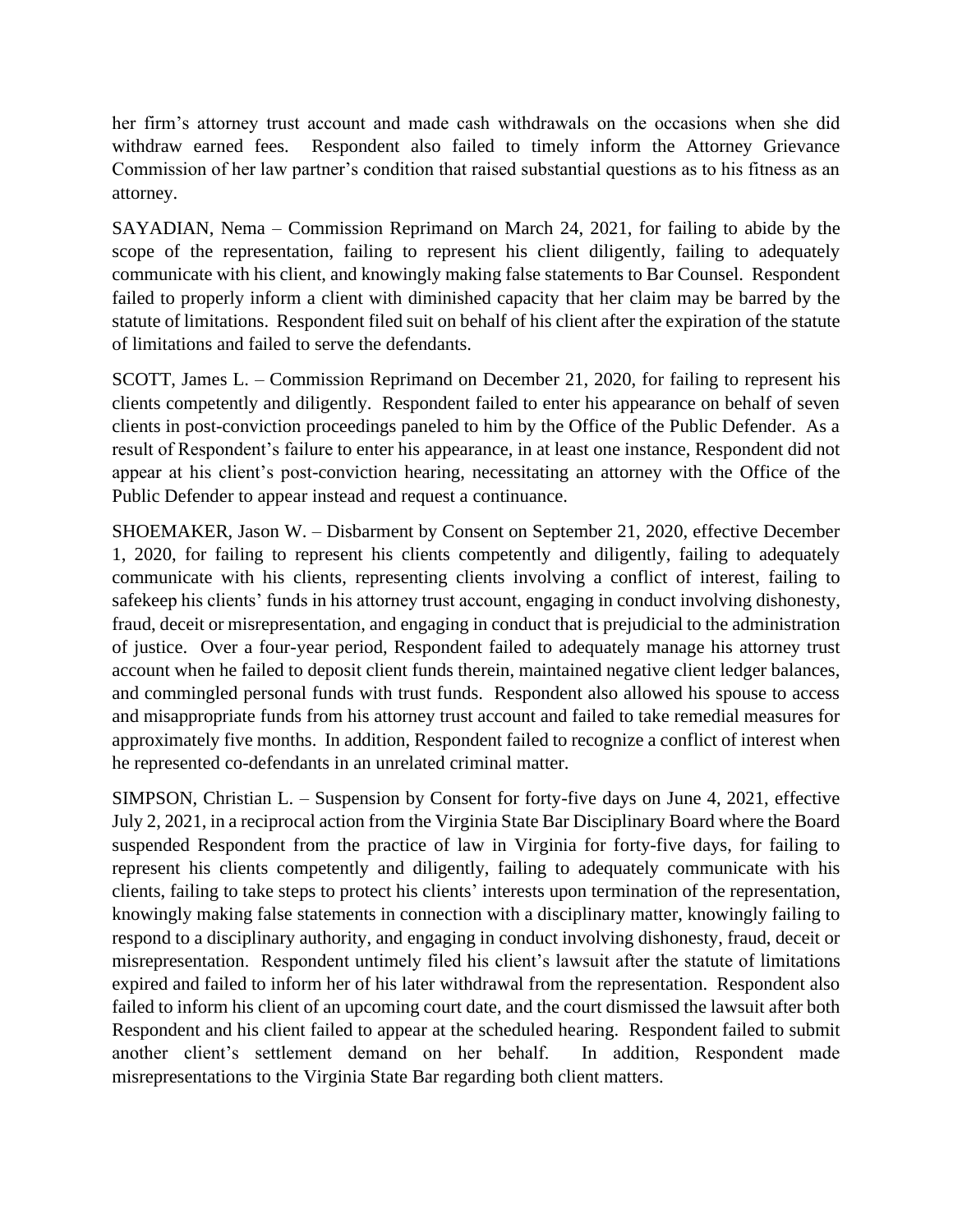SMITH, Timothy Guy – Indefinite Suspension by Consent on November 12, 2020, effective December 31, 2020, for failing to adequately communicate with his client, failing to recognize conflicts of interest, entering into business transactions with a current client without obtaining the client's informed consent, failing to uphold his duty to a former client, knowingly making a false statement of material fact or law, and engaging in conduct involving dishonesty, fraud, deceit or misrepresentation. Respondent provided legal and business advice to his client and made numerous loans to his client to help fund his client's business without advising his client to seek independent legal advice. Later, Respondent represented his own company in litigation filed against his former client's company without his former client's informed consent. Respondent also sent a pretextual email to his former client's company to gather financial information he needed for litigation against his former client.

SNYDER, Stephen Lawrence – Temporary Suspension by Consent on October 23, 2020, effective March 31, 2021, pending the resolution of the criminal charges against Respondent in the United States District Court for the District of Maryland.

SPANGLER, George Henry – Indefinite Suspension by Consent on May 7, 2021, for failing to represent his clients competently and diligently, failing to safekeep funds in an attorney trust account, knowingly failing to respond to Bar Counsel, and engaging in conduct that is prejudicial to the administration of justice. Respondent maintained a large sum of client and third-party funds in his attorney trust account when he closed his law practice and, after initially employing an individual to attempt to reconcile his account, later failed to undertake any effort to reconcile his account or disburse funds owed to clients and third parties for a period of seven years. Respondent routinely deposited personal funds in his attorney trust account to correct deficiencies, commingled trust funds with personal funds by failing to promptly withdraw unearned fees, and deposited estate funds in his attorney trust account.

SPERLING, Samuel – Suspension for 120 days on March 1, 2021, effective March 31, 2021, for failing to represent his clients competently and diligently, failing to adequately communicate with his clients, and engaging in conduct that is prejudicial to the administration of justice. Respondent demonstrated a lack of competence, diligence, and communication in several instances while representing two clients as plaintiffs in the same motor vehicle tort case. After receiving a deferral of dismissal of his clients' lawsuit, Respondent failed to take further steps to locate a service address for the defendant, leading to the dismissal of the case without prejudice. Respondent did not tell his clients that he had not served the defendant and that, as a result, the case was dismissed. In addition, Respondent failed to convey a settlement offer to his clients and failed to transmit one client's medical records to the defendant's insurer, which the insurer had asked to review for the purpose of evaluating settlement.

STANCIL, Lisa Joi – Commission Reprimand on April 26, 2021, for failing to provide competent and diligent representation by failing to adequately account for funds in her attorney trust account. In a personal injury matter, the Respondent failed to promptly remit payment to third-party medical providers despite maintaining the funds in her attorney trust account.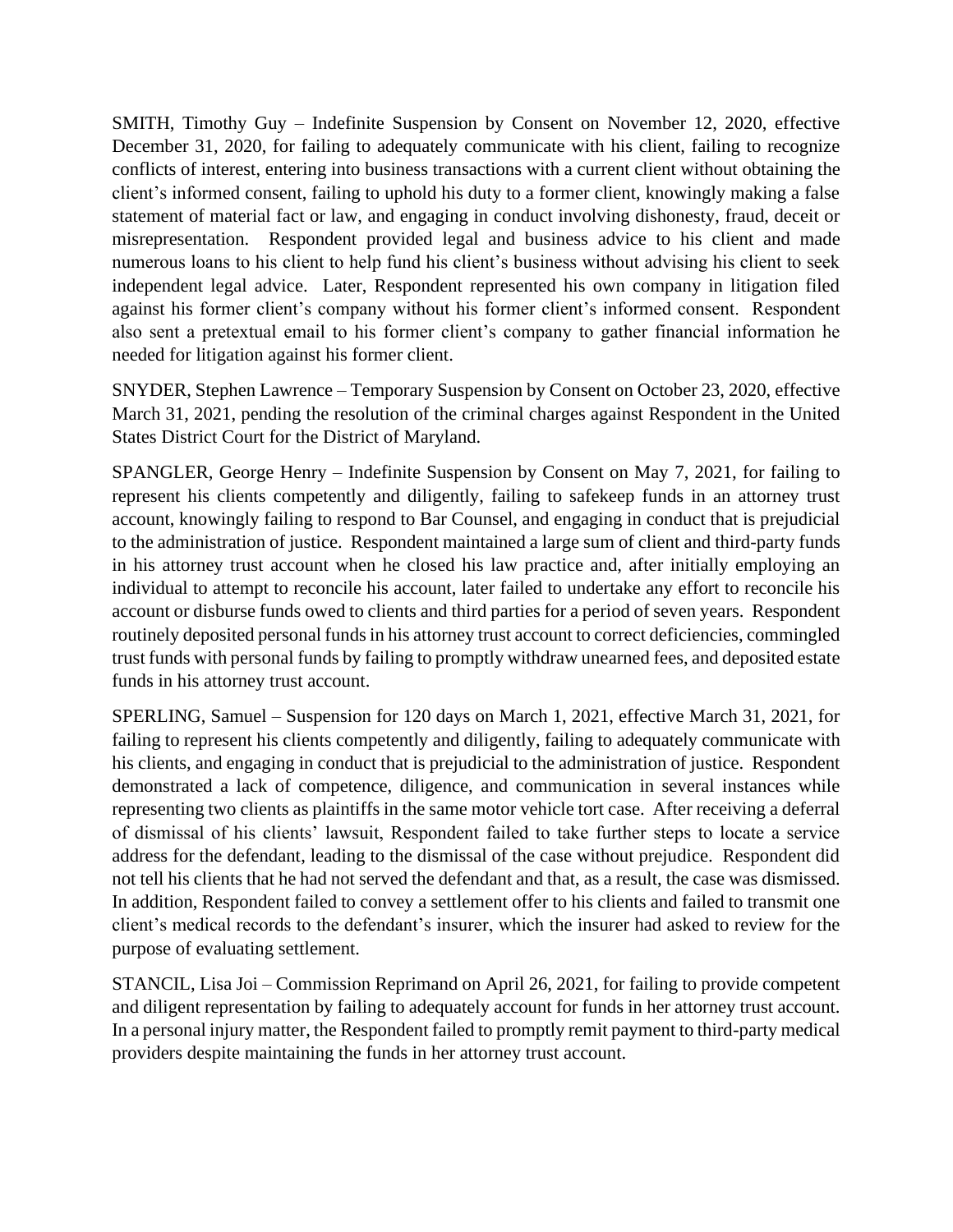STEWART, Craig W. – Indefinite Suspension by Consent on April 7, 2021, for failing to safekeep funds in an attorney trust account, engaging in conduct that is prejudicial to the administration of justice, and disbursing funds from an attorney trust account when the disbursement created a negative balance with respect to an individual client matter or all client matters in the aggregate. Respondent's firm's attorney trust account was overdrawn twice. Respondent routinely failed to deposit and maintain unearned fees in an attorney trust account and instead deposited the funds directly into his operating account. Respondent also used the operating account to make payments to third parties.

TAPP, Barry M. – Commission Reprimand on December 21, 2020, for failing to safekeep funds in an attorney trust account and failing to comply with attorney trust account record-keeping and prohibited transaction requirements. Respondent failed to establish appropriate record-keeping systems, and his attorney trust account was overdrawn. Respondent also made cash withdrawals from his attorney trust account and regularly commingled funds by depositing payments from Chapter 13 Trustees into his attorney trust account.

TERZIU, Jack Ryan – Commission Reprimand on September 9, 2020, for failing to recognize conflicts of interest. For approximately three years, Respondent represented clients as a sole practitioner where his representation involved a conflict of interest with his former firm's clients. The conflicts included representing clients who were directly adverse to a firm client and where there was a significant risk that Respondent's representation of his client would be materially limited by his responsibilities, through the firm, to another client.

VASILIADES, Christos – Disbarred by Consent on June 3, 2021, effective August 27, 2021, for committing a criminal act that reflects adversely on his honesty, trustworthiness, or fitness as an attorney, engaging in conduct involving dishonesty, fraud, deceit, or misrepresentation, and engaging in conduct that is prejudicial to the administration of justice. Respondent received probation before judgment for one count of obstruction of justice in violation of Maryland Code, Criminal Law Section 9-306.

VELEZ, Wendy L. – Commission Reprimand on July 3, 2020, for failing to represent her clients diligently, failing to adequately communicate with her clients, failing to safekeep funds in an attorney trust account, and failing to comply with attorney trust account record-keeping requirements. Respondent failed to deposit unearned fees into her attorney trust account and failed to maintain a record of receipt of the funds. Respondent failed to provide diligent representation to two different clients. After a change in employment, Respondent failed to communicate with a client regarding the termination of her representation.

VILADEGUT, Angel Arturo – Disbarred on March 1, 2021, effective immediately, for failing to represent his clients competently and diligently, failing to abide by the scope of representation, failing to adequately communicate with his clients, collecting unreasonable fees, failing to safekeep funds in an attorney trust account, failing to take steps to protect his clients' interests upon termination of the representation, failing to maintain candor to the tribunal, knowingly making false statements to Bar Counsel, knowingly failing to respond to Bar Counsel, engaging in conduct involving dishonesty, fraud, deceit or misrepresentation, and engaging in conduct that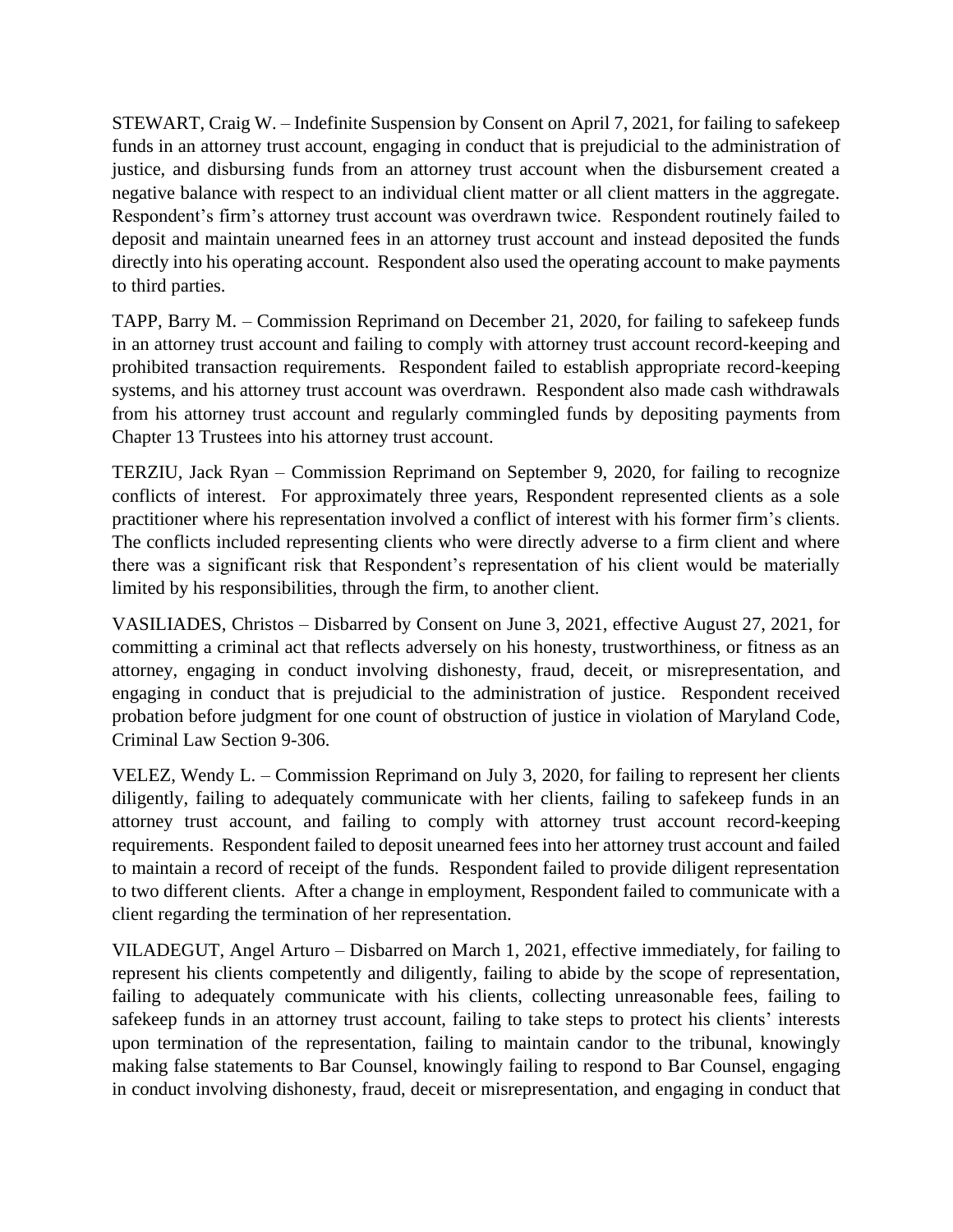is prejudicial to the administration of justice. Respondent represented numerous clients in immigration matters and made knowing and intentional misrepresentations to tribunals, his clients, and his clients' family members regarding the representation. Respondent accepted fees he did not earn. Respondent later failed to return unearned fees, abandoned his clients, and failed to respond to Bar Counsel's investigations regarding his clients' complaints.

WERTHEIMER, Marc – Commission Reprimand on August 29, 2020, for failing to recognize that his representation of one client was directly adverse to the interests of other clients in violation of the prohibition against conflicts of interest. Respondent represented an estate in probate proceedings while representing the decedent's former business partners who had claims against the estate based, in part, upon written agreements drafted by the Respondent and previously executed by the decedent and his partners.

WEST, Nyasha A. – Commission Reprimand on June 29, 2021, for failing to comply with attorney trust account record-keeping and prohibited transaction requirements. Respondent made numerous cash withdrawals from her attorney trust account, failed to create and maintain client ledgers, and failed to perform monthly reconciliations of her attorney trust account.

YI, John Xander – Disbarred on August 21, 2020, for failing to represent his client competently and diligently, failing to abide by the scope of representation, failing to adequately communicate with his client, collecting unreasonable fees, failing to reasonably communicate his fees to his client, failing to take steps to protect his client's interest upon termination of his representation, failing to maintain accurate records concerning his firm's trust account, failing to promptly deliver to his client funds to which his client was entitled, knowingly making false statements of material fact, engaging in conduct involving dishonesty, fraud, deceit, or misrepresentation, and engaging in conduct that is prejudicial to the administration of justice. As a relatively new attorney without significant criminal law experience, Respondent agreed to represent an immigrant charged with serious drug offenses that could have resulted in imprisonment and affected her immigration status, failed to communicate adequately with his client, failed to diligently analyze the discovery provided by the prosecution and prepare adequately the defense of the charges, mishandled his client's fee payment, mismanaged his firm's attorney trust account, and made misrepresentations and otherwise failed to adequately respond to Bar Counsel's requests for information.

YOUNG, Celio Warren – Disbarred on March 31, 2021, for failing to represent his client competently and diligently, failing to abide by the scope of representation, failing to adequately communicate with his client, collecting unreasonable fees, entering into business transactions with a current client without obtaining the client's informed consent, failing to safekeep funds in an attorney trust account, failing to take steps to protect his client's interest upon termination of the representation, engaging in the unauthorized practice of law, directly soliciting employment from a prospective client for his own pecuniary gain, knowingly failing to respond to Bar Counsel, committing a criminal act that reflects adversely on his honesty, trustworthiness, or fitness as an attorney, engaging in conduct involving dishonesty, fraud, deceit or misrepresentation, and engaging in conduct that is prejudicial to the administration of justice. Respondent made intentional misrepresentations to his client about the status of his case; failed to advise his client, in writing, to seek independent legal counsel before entering into a settlement agreement with